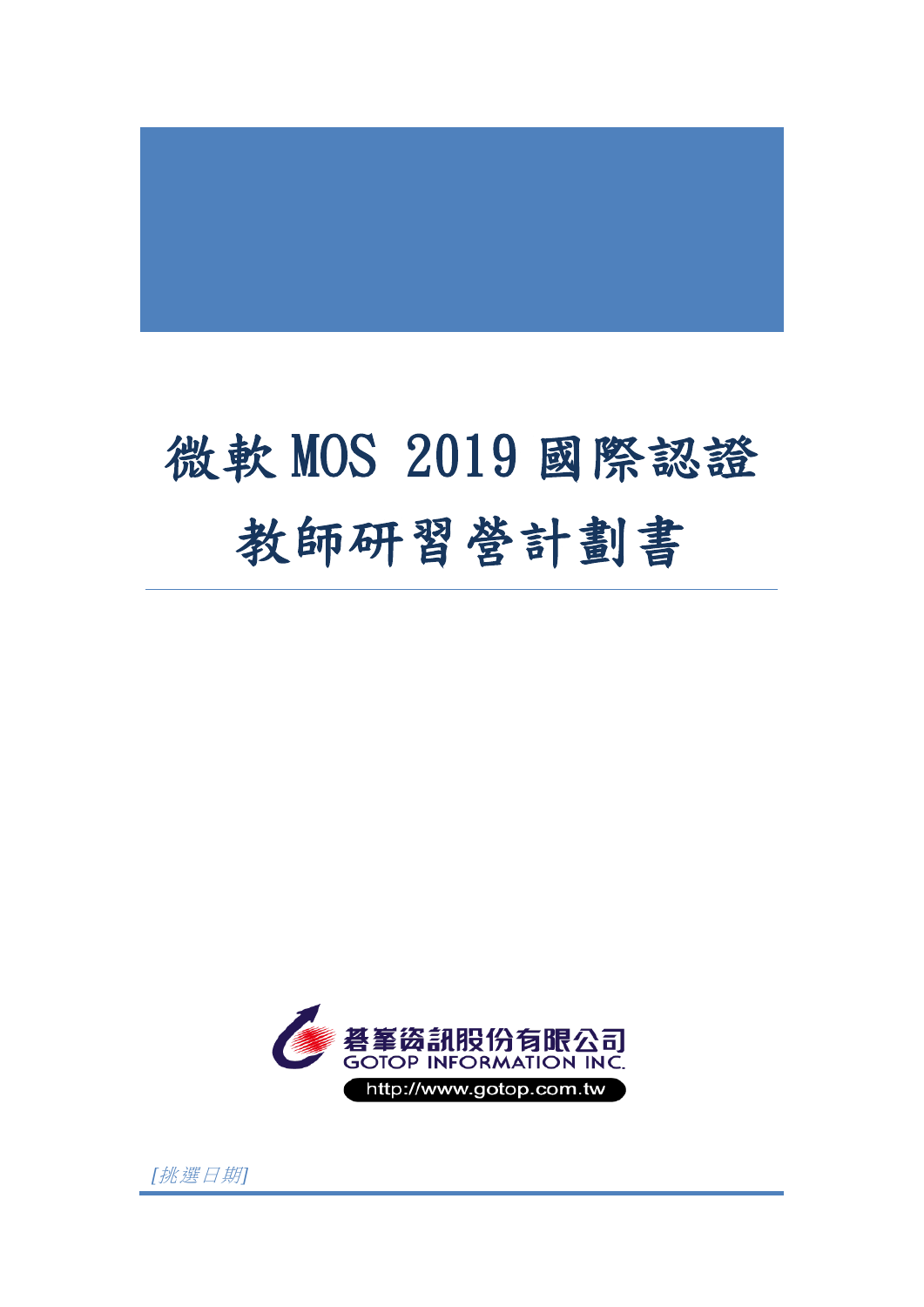

#### 壹、 研習會主旨

碁峯資訊自 1990 年創立以來,一直以最快的速度、最齊全的產品、最優 良的品質、最完善的服務,為推動資訊教育做最大的貢獻,使顧客獲得最大滿 意為經營使命。繼而碁峰資訊於 2016 年 10 月至今代理 Pearson VUE/Certiport MOS 認證考科至今,提供多元完整資訊授課內容的教學資源配 套以及更對學習者提供最完整學習資源資訊。

MOS 2019 原廠國際認證在全球知名考務平台 Certiport 中進行線上考試, 此認證翻譯成 17 [國語言通](https://certiport.pearsonvue.com/Educator-resources/Exam-details/Exam-releases)行約數百個國家,是 OFFICE 認證全球認可的業界標 準。目前中文繁體考試有 2016、2019 二個版本,透過 MOS 2019 原廠國際認證 教師研習,讓參與老師了解微軟 MOS 2019 原廠國際認證的學習指標與內容,做 為日後將考試認證與教學課程結合參考,以追求更好的學習成果及國際認證成 績,故辦理此次研習。

- 貳、 研習科目
	- □ MO-300 PowerPoint Associate (PowerPoint and PowerPoint 2019)
- 參、 辦理單位
	- 主辦單位:嘉義縣立永慶高級中學
	- 協辦單位:基峰資訊股份有限公司
- 肆、 研習活動開始與截止日期時間
	- 微軟 MOS 國際辦理日期: 110 年7月10日(星期六)。
	- 微軟 MOS 國際認證報名:即日起至 110年7月10日(星期三)止。
	- 發送研習錄取通知:110年6月25日 (星期五)。
- 伍、 研習活動參加對象與資格
	- 教育部所屬之公私立高級職業學校授課教師。
	- 目前教授相關課程之教師。
- 陸、 研習相關規範
	- 一、教師每人每科研習費用 NT 0 元。
	- 二、報名網址:http://books.gotop.com.tw/R001 2.aspx?ID=5917
	- 三、研習人數各場次限制:30 人。
	- 四、為讓各校教師都有機會參加研習,本次研習將有名額限制,請各校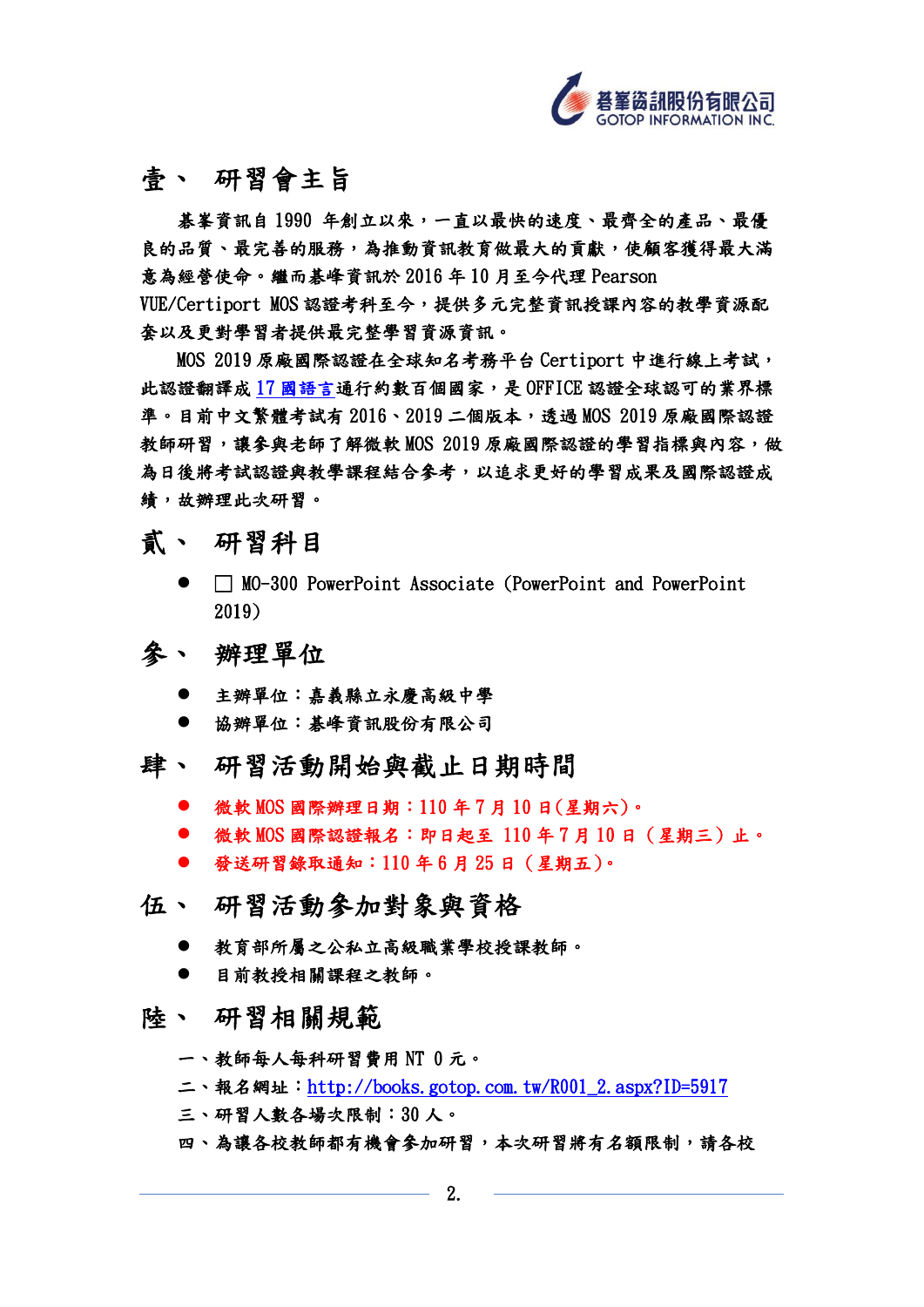

(科、系)內部事先自行協調參加研習人數,每校(科/系/院)以三位老 師參加為上限。因名額有限,已有教授相關課程的老師優先錄取。 五、若報名人數超過研習名額,主辦單位保有篩選報名人員之權利。

#### 柒、 研習課程時間表

⚫ MOS 2019 原廠認證研習時間表:

| 時<br>間          | 容<br>程<br>課<br>内                          | 時間     |
|-----------------|-------------------------------------------|--------|
| $08:30-09:00$   | 報到/領取資料/主辦單位致詞                            | 30 分鐘  |
| $09:00 - 09:10$ | 微軟 MOS 2019 認證介紹                          | 10分鐘   |
| $09:20 - 12:00$ | MOS 2019 PowerPoint Associate 原廠國際認證上課(一) | 160 分鐘 |
| $12:00-13:00$   | 休息                                        | 60 分鐘  |
| $13:00-16:00$   | MOS 2019 PowerPoint Associate 原廠國際認證上課(二) | 180 分鐘 |
| $16:00-17:30$   | 註冊、確定考試帳密與練習                              | 90 分鐘  |
| $17:30 - 18:30$ | MOS 2019 PowerPoint Associate 原廠國際認證體驗    | 60 分鐘  |

#### 捌、 場地需求

- ⚫ 教室設備需求:電腦 35 台、網路設備(最好有專線)、廣播教學設備、 麥克風、白板(筆)。
- [Microsoft OFFICE 2019](https://certiport.pearsonvue.com/Support/Technical-requirements?ot=collapseMOS) 軟體。
	- ➢ Microsoft Office 2019 Professional or Professional Plus (32 or 64-bit) - version 16.0.10348.20020
	- ➢ Microsoft 365 Apps for Enterprise (formerly called Office 365 ProPlus) version 1808, 1902, and 1908 (32 or 64 bit). **Note:** Versions greater than and including 1808 can take MOS 365 and 2019 exams. Versions prior to and including 1808 can take MOS 2016 exams. We recommend the Semi-Annual update channel, but now support the Monthly channels; see the [Office 365 FAQ](https://certiport.pearsonvue.com/Support/PDFs/QRG-Office-365-FAQ.pdf) for more info

**\***注意:[Compass for Windows](https://certiport.pearsonvue.com/Support/Technical-requirements?ot=collapseCompassWin) 隨附的所有應用程序內的 **Microsoft Office Specialist** 考試都需要在本地完整安裝 **Office** 軟件,並且每台計算機只能安裝一 個 **Office Suite** 版本。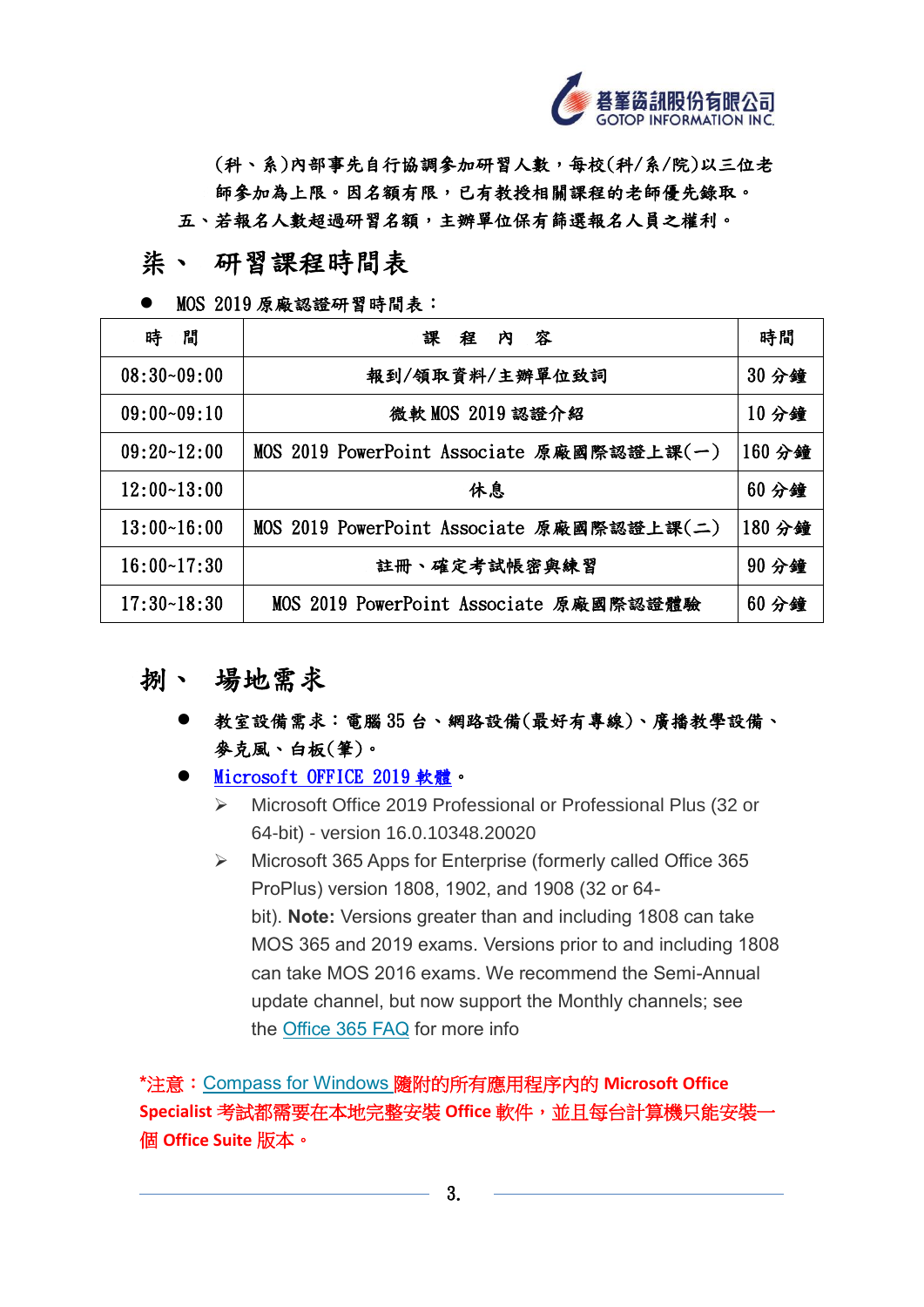

- **Office 365:**如果您使用基於雲的訂閱來安裝 Office 軟件,請參閱 Office 365 [常見問題,因](https://certiport.pearsonvue.com/Support/PDFs/QRG-Office-365-FAQ.pdf)為它與通過我們的 Compass 系統提供 MOS 考 試有關。
- ⚫ **Office** 共享許可證模型: 如《 [Compass for Windows](https://certiport.pearsonvue.com/Support/PDFs/Compass/Compass-User-Guide-Windows.pdf) 用戶指南》中所 [述,](https://certiport.pearsonvue.com/Support/PDFs/Compass/Compass-User-Guide-Windows.pdf)使用 Live-in-the-Application 測試所需的本地安裝的 Microsoft Office 軟件的共享許可證的 CATC 將在管理 MOS 考試時提示您採取措施。這 些操作可能包括激活軟件(如果是第一次打開),或者登錄到應用程 序。指南針會打開軟件,並在檢查前解決應用程序中的任何一次性提示 或其他提示,以避免在實際測試過程中造成任何干擾。
	- ➢ 技術信息:如果您在使用共享許可證模型的傳統(本機)教室環境 中啟動 MOS 考試時遇到任何錯誤,請聯[繫技術支持。](https://certiport.pearsonvue.com/Support/Support-for-CATCs/Technical-support)

#### 玖、 研習活動其他注意事項說明

- 一、 敬請各校準予來參加本研習活動教師公差假。
- 二、 依照簽到表簽名彙整, 碁峰資訊報名系統在7個工作天後會以 E-mail 寄發研習證書,請老師在 mail 收研習證書下載。
- 三、 上課教師可請自備隨身碟,以便儲存上課資料用。

#### 壹拾、 研習地點及位置

- 一、 學校地址:嘉義縣太保市信義二路 1 號
- 二、 交通路線圖: <http://www.ycsh.cyc.edu.tw/modules/tadnews/index.php?nsn=103>
- 三、 校園平面圖: <http://www.ycsh.cyc.edu.tw/modules/tadnews/page.php?ncsn=29&nsn=101>
- 四、 是否提供停車位:是。
- 五、 研習教室:永慶高中慶學樓五樓電腦教室
- 六、 學校聯絡人:張智雄主任 電話:05-3627226#216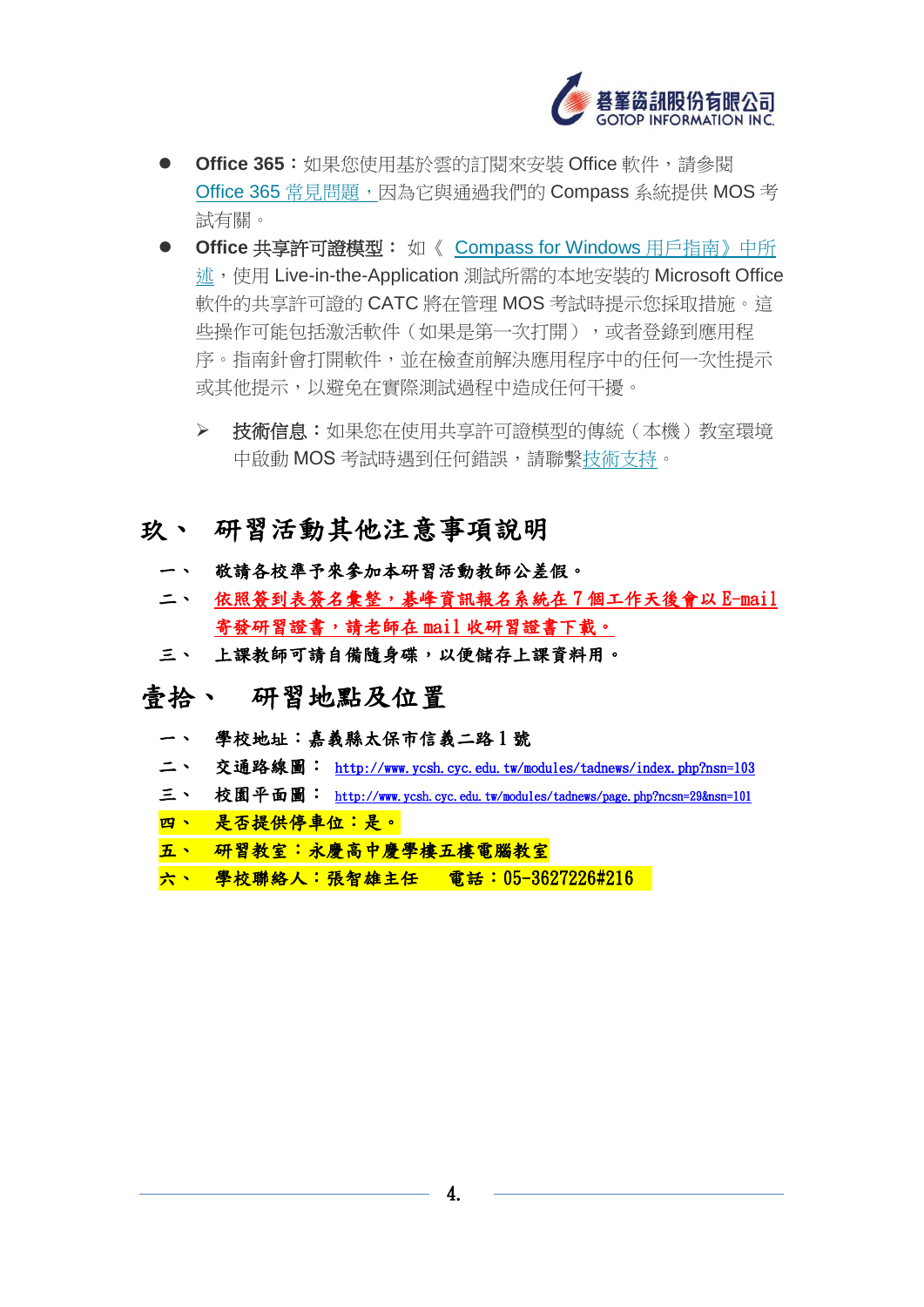

### 壹拾壹、 微軟 MOS 2019 國際認證介紹

| 考科                                      | 證書                                                                                                         | 證書                                                                                        |
|-----------------------------------------|------------------------------------------------------------------------------------------------------------|-------------------------------------------------------------------------------------------|
| <b>MO-100</b><br><b>Word Associate</b>  | Microsoft Office Specialist: Word Associate (Word and Word<br>2019) Word 2019副學士認證                         | Microsoft Office Specialist: Associate (Office 365 and Office                             |
| <b>MO-200</b><br><b>Excel Associate</b> | Microsoft Office Specialist: Excel Associate (Excel and Excel<br>2019) Excel 2019副學士認證                     | 2019) MOS 2019實用級副學士認證<br>MO-100 Word Associate<br>MO-200 Excel Associate                 |
| MO-300<br><b>PowerPoint Associate</b>   | Microsoft Office Specialist: PowerPoint Associate (PowerPoint<br>and PowerPoint 2019) PowerPoint 2019副學士認證 | MO-300 PowerPoint Associate<br>MO-400 Outlook Associate<br>以上科目任選三科通過就可以再獲得MOS 2019實用級副學士 |
| $MO-400$<br><b>Outlook Associate</b>    | Microsoft Office Specialist: Outlook Associate (Outlook and<br>Outlook 2019) Outlook 2019副學士認證             | 認證證書乙張                                                                                    |
| <b>MO-101</b><br><b>Word Expert</b>     | Microsoft Office Specialist: Microsoft Word Expert (Word and<br>Word 2019) Word 2019 專家認證                  | Microsoft Office Specialist: Expert (Office 365 and Office<br>2019) MOS 2019大師級專家認證       |
| <b>MO-201</b><br><b>Excel Expert</b>    | Microsoft Office Specialist: Microsoft Excel Expert (Excel and<br>Excel 2019) Excel 2019 專家認證              | MO-101 Word Expert<br>MO-201 Excel Expert<br>MO-500 Access Expert                         |
| <b>MO-500</b><br><b>Access Expert</b>   | Microsoft Office Specialist: Microsoft Access Expert (Access<br>and Access 2019) Access 2019 專家認證          | 以上科目任選兩科通過+MOS 2019實用級副學士認證就可以<br>再獲得MOS 2019大師級專家認證證書乙張                                  |

- ⚫ MOS 2016 Core 等級名稱在 MOS 2019 改為 Associate 等級名稱。
- MOS 2016 的 Access 考科在 MOS 2019 升級為 Expert 等級。
- MOS 2019 4科 Associate 考科通過任意3科會在有一張 Microsoft Office Specialist: Associate (Office 365 and Office 2019)MOS 2019 實用級副學士認證。
- MOS 2019 3科 Expert 的考科通過任意 2 科加上 Microsoft Office Specialist: Associate (Office 365 and Office 2019) MOS 2019 實用級副學士認證會再有一張 Microsoft Office Specialist: Expert (Office 365 and Office 2019) MOS 2019 大師級專家認 證。
- MOS 2019 沒有大師級(Master)字樣的證書,最高證書為 Microsoft Office Specialist: Expert (Office 365 and Office 2019) MOS 2019 大師級專家認證。
- ⚫ 重新登入考科會重第一題開始考試,考試專案順序會重新排列。
- 試題語言:繁中試題或英文試題。
- 通過考試就能獲得電子證書乙張。
- ⚫ 微軟 MOS 國際認證無年限限制。
- 微軟 MOS 國際認證可以學習到不同的使用技能與觀念
	- ➢ 全球各個國家常使用的功能題型
	- ➢ 各個操作功能面的變化與使用技巧
- Microsoft 認證是受到全球認可的業界標準,為您爭取到理想的工 作。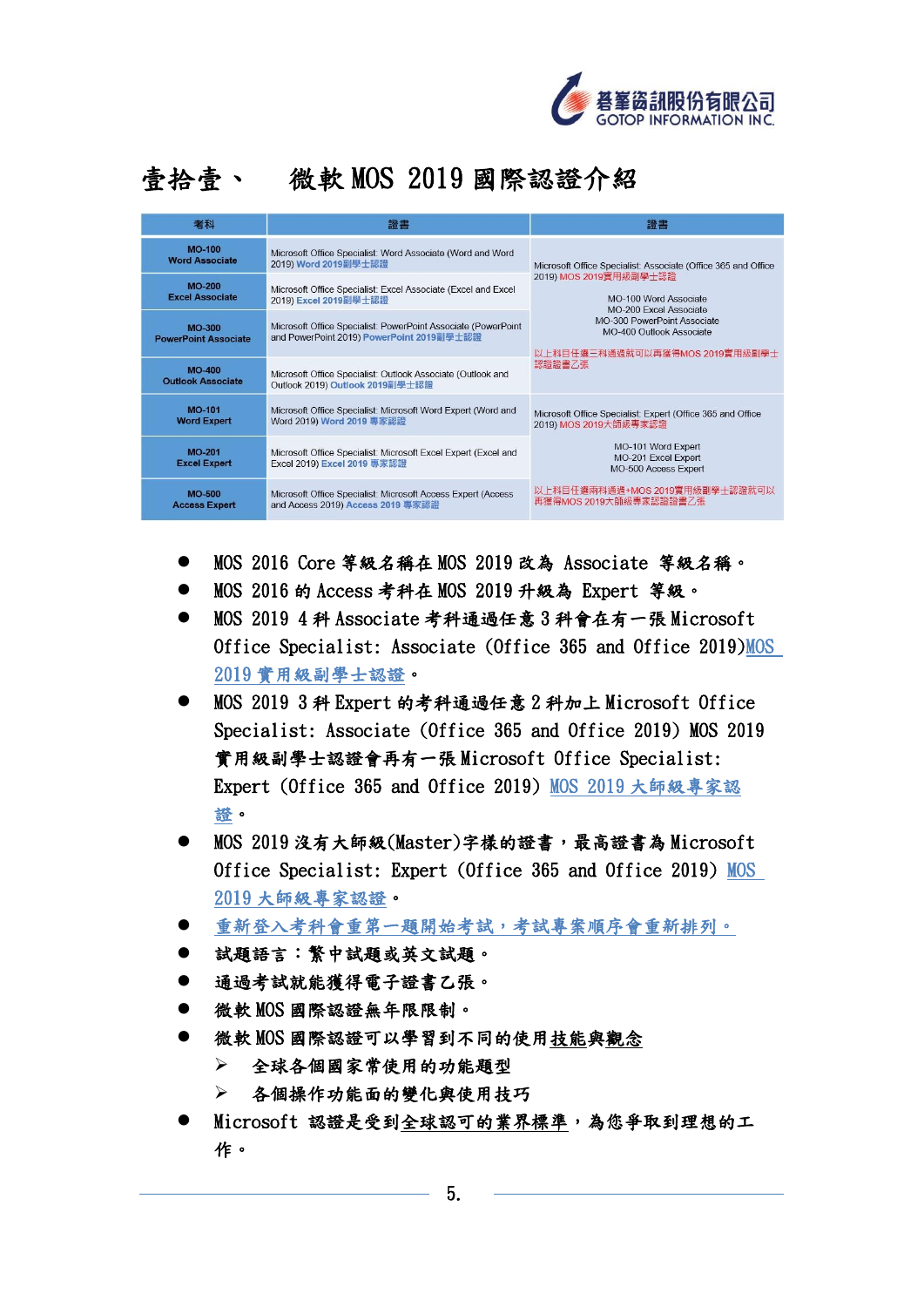

- 為學習搶得職場先機:
	- ➢ 在高成長產業中,具有 Microsoft Certified Solutions Associate (MCSA) 認證或 Microsoft Office Specialist (MOS) 認證的入門級職位員工,年收入可較同儕高出多達美金 \$16,000。
	- ➢ 在一項針對 700 名 IT 網路專業人員進行的調查中,有 60% 表 示通過認證可獲得新工作。
	- ➢ 您所通過的測驗以及您所取得的認證將成為您的成績證明,可提 供準雇主直接存取

#### 壹拾貳、 微軟 MOS 2019 國際認證架構圖

微軟新式等級徽章



- ➢ [MO-200: Microsoft Excel \(Excel and Excel 2019\)](https://docs.microsoft.com/zh-tw/learn/certifications/exams/mo-200)
- ➢ [MO-300: Microsoft PowerPoint \(PowerPoint and PowerPoint 2019\)](https://docs.microsoft.com/zh-tw/learn/certifications/exams/mo-300)
- ➢ [MO-400: Microsoft Outlook \(Outlook and Outlook 2019\)](https://docs.microsoft.com/zh-tw/learn/certifications/exams/mo-400)



Microsoft<br>CERTIFIED

**ASSOCIATE** 

- ➢ [MO-101: Microsoft Word Expert \(Word and Word 2019\)](https://docs.microsoft.com/zh-tw/learn/certifications/exams/mo-101)
- ➢ [MO-201: Microsoft Excel Expert \(Excel and Excel 2019\)](https://docs.microsoft.com/zh-tw/learn/certifications/exams/mo-201)
- ➢ [MO-500: Microsoft Access Expert \(Access and Access 2019\)](https://docs.microsoft.com/zh-tw/learn/certifications/exams/mo-500)

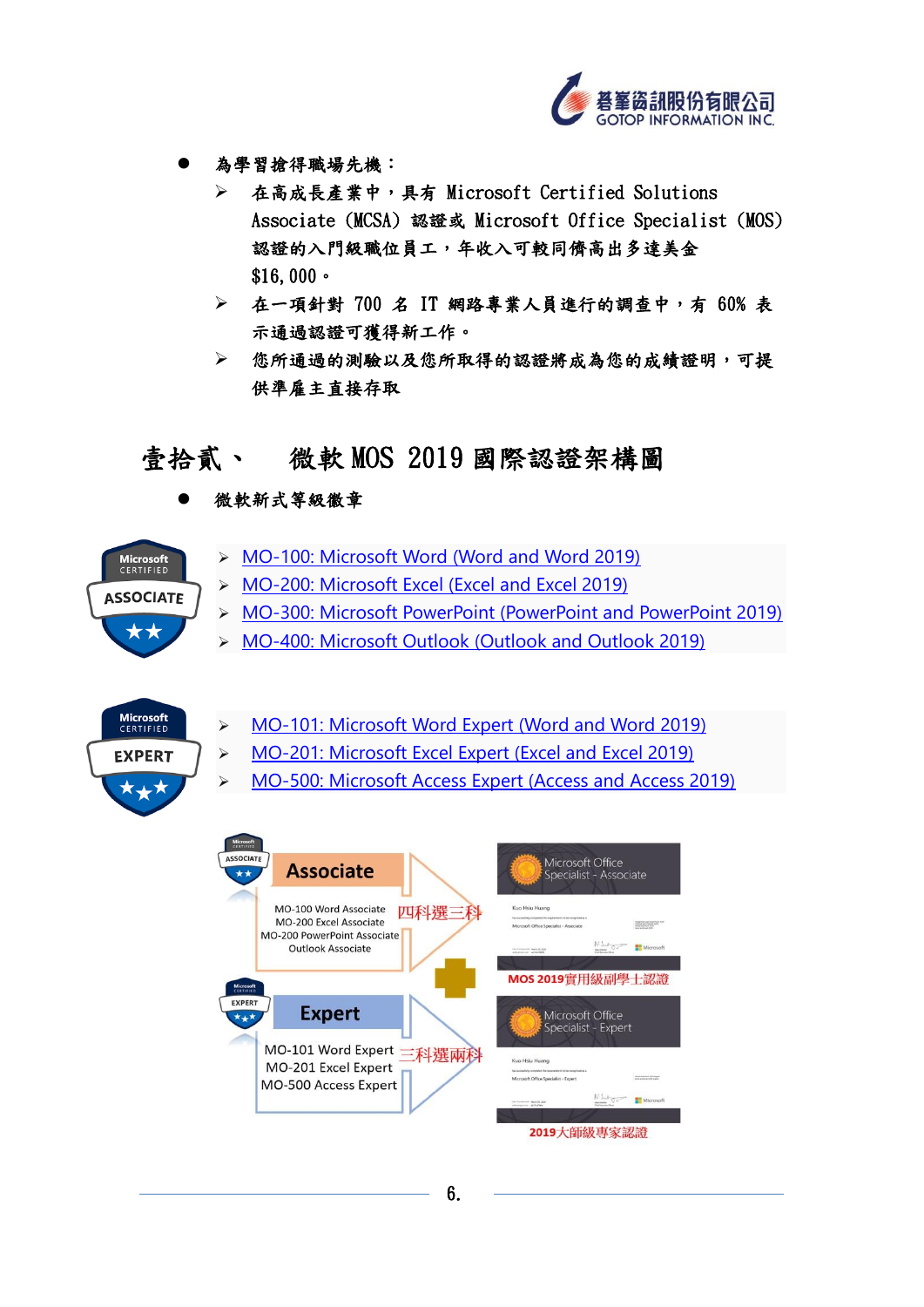

⚫ 完整的學習架構:Associate、Expert Associate 架構



#### Expert 架構

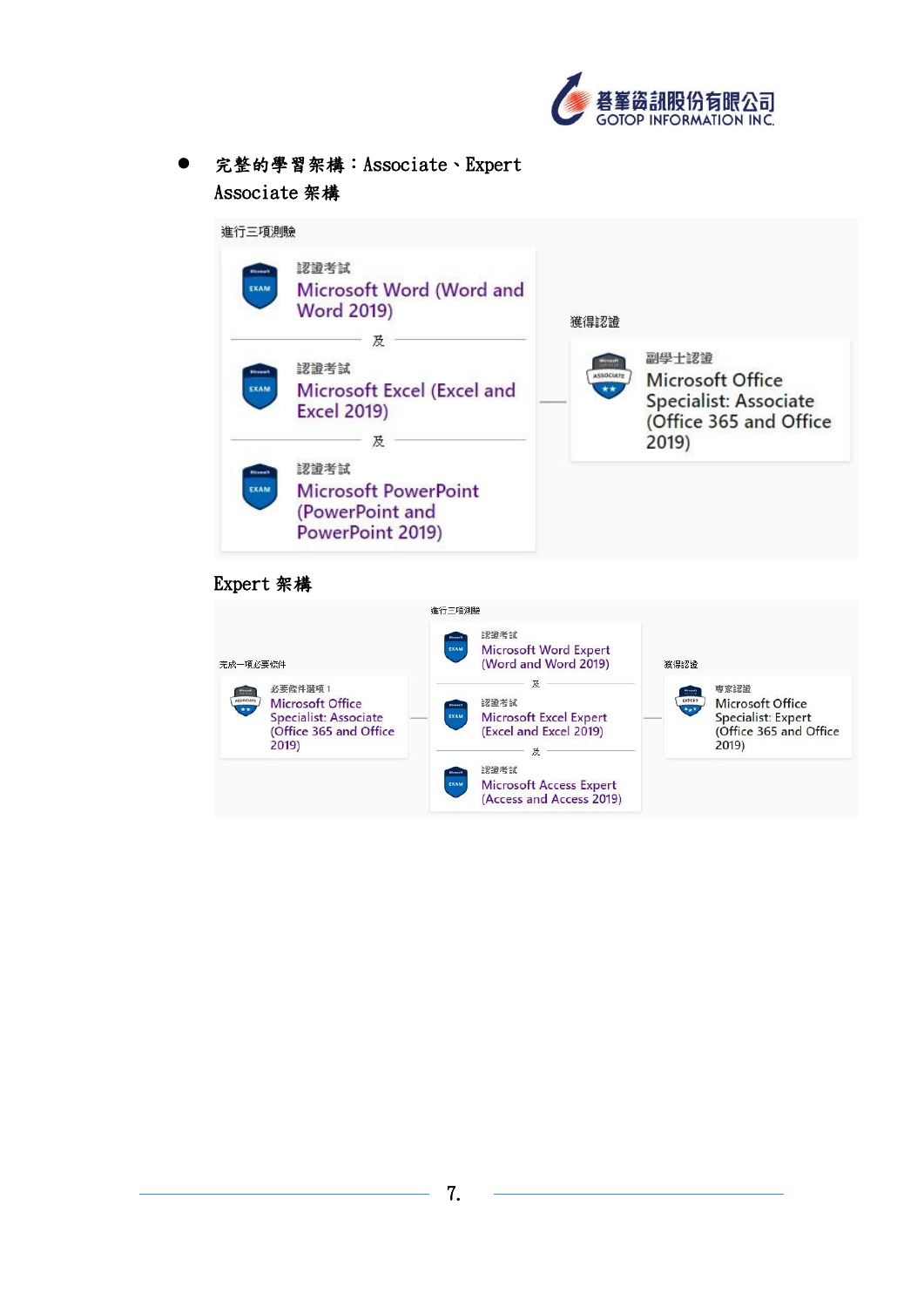

| 考試內容大綱 | 大綱細項內容                  |
|--------|-------------------------|
|        | 修改幻燈片母版,講義母版和便箋母版       |
|        | 更改幻燈片母版主題或背景            |
|        | 修改幻燈片母版內容               |
|        | 創建幻燈片版式                 |
|        | 修改幻燈片佈局                 |
|        | 修改講義母版                  |
|        | 修改便箋母版                  |
|        | 更改演示文稿選項和視圖             |
|        | 更改幻燈片大小                 |
|        | 以不同的視圖顯示演示文稿            |
|        | 設置基本文件屬性                |
|        | 配置演示文稿的打印設置             |
|        | 打印全部或部分演示文稿             |
|        | 打印筆記頁面                  |
| 管理多個簡報 | 打印講義                    |
|        | <b>以彩色,灰度或黑白打印</b>      |
|        | 配置並顯示幻燈片                |
|        | 創建自定義幻燈片                |
|        | 配置幻燈片放映選項               |
|        | 排練幻燈片放映時間               |
|        | 設置幻燈片放映錄製選項             |
|        | 使用 Presenter View 演示幻燈片 |
|        | 準備演示文稿以進行協作             |
|        | 將演示文稿標記為最終的             |
|        | 通過使用密碼保護演示文稿            |
|        | 檢查演示文稿中的問題              |
|        | 添加和管理評論                 |
|        | 保存演示內容                  |
|        | 將演示文稿導出為其他格式            |
|        | 插入幻燈片                   |
|        | 導入Word 文檔大綱             |
| 管理投影片  | 插入其他演示文稿中的幻燈片           |
|        | 插入幻燈片並選擇幻燈片佈局           |

#### ● MO-300 微軟 [MOS 2019 PowerPoint](https://query.prod.cms.rt.microsoft.com/cms/api/am/binary/RE3WKkE) 考試內容大綱

8.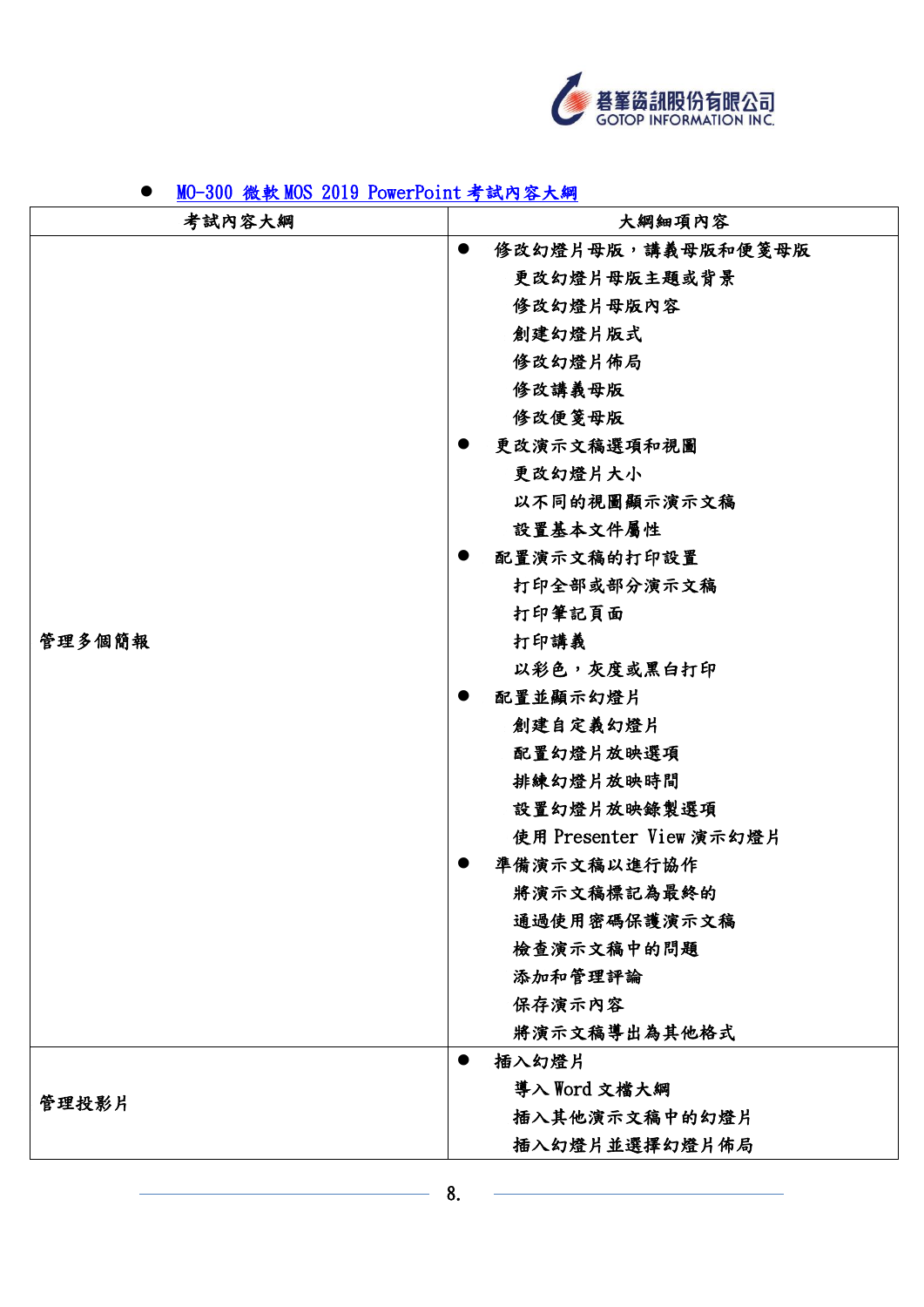

|                          |           | 插入摘要缩放幻燈片            |
|--------------------------|-----------|----------------------|
|                          |           | 重複的幻燈片               |
|                          |           | 修改幻燈片                |
|                          |           | 隱藏和取消隱藏幻燈片           |
|                          |           | 修改單個幻燈片背景            |
|                          |           | 插入幻燈片頁眉,頁腳和頁碼        |
|                          |           | 訂購和分組幻燈片             |
|                          |           | 創建部分                 |
|                          |           | 修改幻燈片順序              |
|                          |           | 重命名節                 |
|                          | $\bullet$ | 格式化文字                |
|                          |           | 將格式和样式應用於文本          |
|                          |           | 在多列中設置文本格式           |
|                          |           | 創建項目符號和編號列表          |
|                          |           | 插入連結                 |
|                          |           | 插入超鏈接                |
|                          |           | 插入"部分縮放"鏈接和"滑動縮放"鏈接  |
|                          |           | 插入並格式化圖像             |
|                          |           | 調整大小和裁剪圖像            |
|                          |           | 將內置樣式和效果應用於圖像        |
|                          |           | 插入屏幕截圖和屏幕剪輯          |
| 插入與格式化文字、形狀與影像           |           | 插入和格式化圖形元素           |
|                          |           | 插入和更改形狀              |
|                          |           | 使用數字墨水繪圖             |
|                          |           | 在形狀和文本框中添加文本         |
|                          |           | 調整形狀和文本框的大小          |
|                          |           | 格式化形狀和文本框            |
|                          |           | 將內置樣式應用於形狀和文本框       |
|                          |           | 在圖形元素中添加替代文本,以實現輔助功能 |
|                          |           | 對幻燈片上的對象進行排序和分組      |
|                          |           | 訂購形狀,圖像和文本框          |
|                          |           | 對齊形狀,圖像和文本框          |
|                          |           | 分組形狀和圖像              |
|                          |           | 顯示對齊工具               |
| 插入表格,圖表,smartArt,3D模型和媒體 |           | 插入表格並設置其格式           |
|                          |           | 創建和插入表               |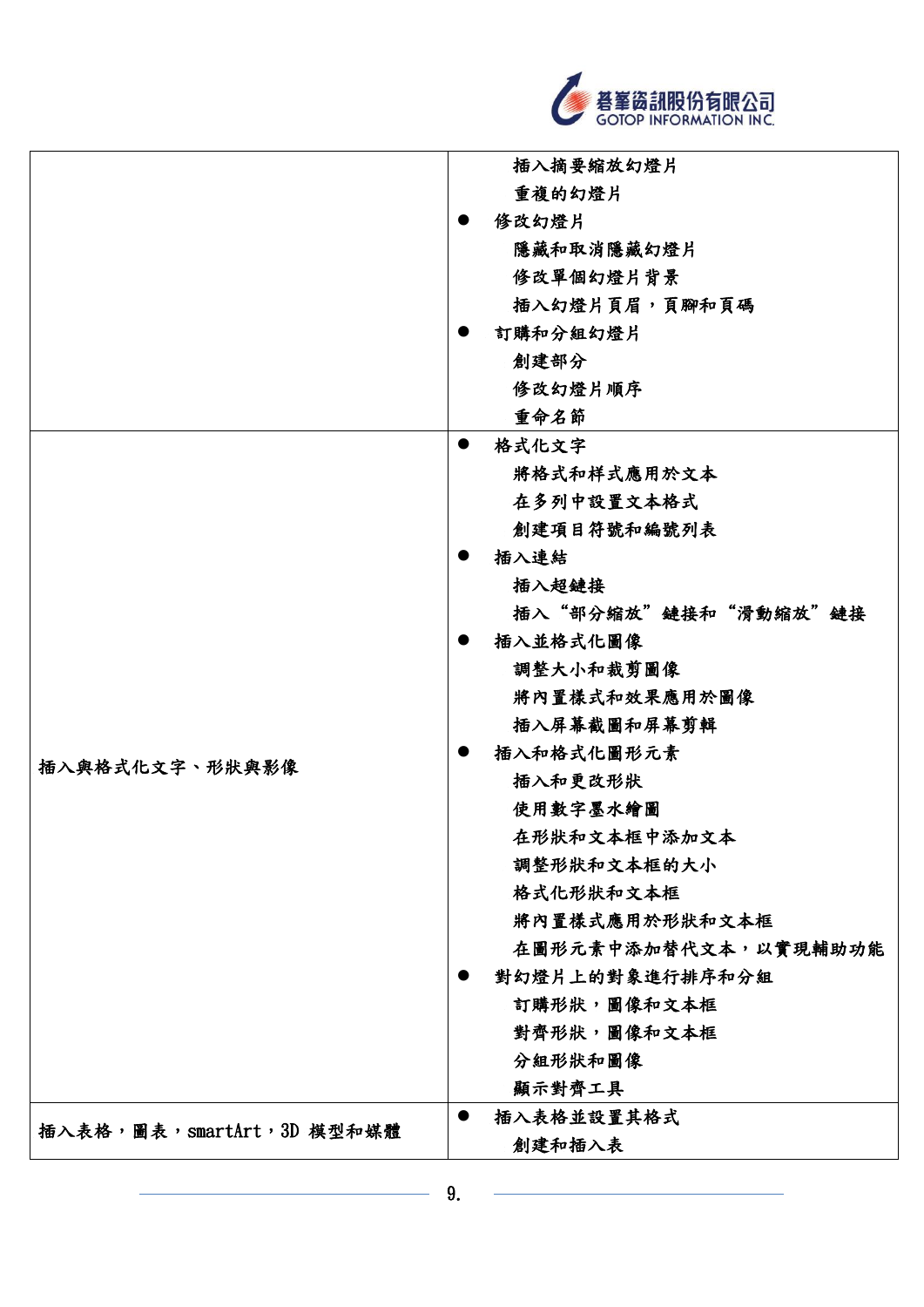

|         | 插入和删除表的行和列              |
|---------|-------------------------|
|         | 應用內置表格樣式                |
|         | 插入和修改圖表                 |
|         | 創建並插入圖表                 |
|         | 修改圖表                    |
|         | 插入和格式化 SmartArt 圖形      |
|         | 插入 SmartArt 圖形          |
|         | 將列表轉換為 SmartArt 圖形      |
|         | 添加和修改 SmartArt 圖形內容     |
|         | 插入和修改 3D 模型             |
|         | 插入3D模型                  |
|         | 修改 3D 模型                |
|         | 插入和管理媒體                 |
|         | 插入音頻和視頻片段               |
|         | 創建並插入屏幕錄像               |
|         | 配置媒體播放選項                |
|         | 應用和配置幻燈片過渡<br>$\bullet$ |
|         | 應用基本和 3D 幻燈片過渡          |
|         | 配置過渡效果                  |
|         | 動畫幻燈片內容                 |
|         | 為文本和圖形元素製作動畫            |
|         | 為 3D 模型製作動畫             |
| 套用轉場與動畫 | 配置動畫效果                  |
|         | 配置動畫路徑                  |
|         | 對幻燈片上的動畫重新排序            |
|         | 設置過渡時間                  |
|         | 設置過渡效果持續時間              |
|         | 配置過渡開始和結束選項             |

 $\overline{\phantom{0}}$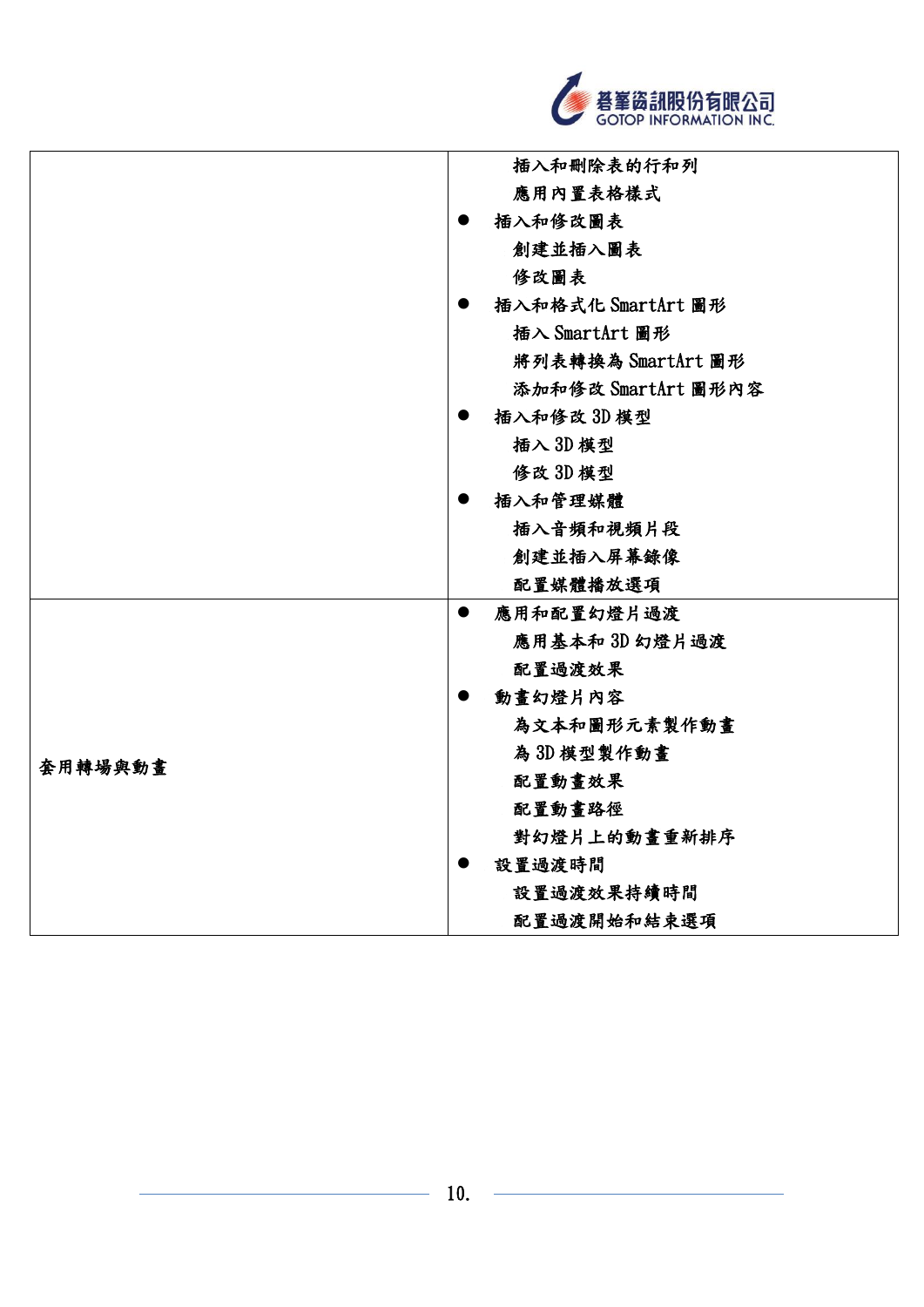

## 壹拾參、 考試系統 Compass [的硬體需求](http://www.certiport.com/Portal/desktopdefault.aspx?page=common/pagelibrary/techRequirements.htm#C8)

| 項目                                         | 內容                                                                                                                                                                                                                                                                                                                                                                                                                                                                                                                                                                                                                                                                                                                                                    | 建議                                                                    |
|--------------------------------------------|-------------------------------------------------------------------------------------------------------------------------------------------------------------------------------------------------------------------------------------------------------------------------------------------------------------------------------------------------------------------------------------------------------------------------------------------------------------------------------------------------------------------------------------------------------------------------------------------------------------------------------------------------------------------------------------------------------------------------------------------------------|-----------------------------------------------------------------------|
| Processor                                  | Pentium 4 or equivalent<br>1.3 GHz or higher                                                                                                                                                                                                                                                                                                                                                                                                                                                                                                                                                                                                                                                                                                          | Core i5 or equivalent<br>2.6 GHz or higher                            |
| 記憶體                                        | 4GB                                                                                                                                                                                                                                                                                                                                                                                                                                                                                                                                                                                                                                                                                                                                                   | 8GB                                                                   |
| 硬碟空間:(安裝作業<br>系統/MS Office 後所需<br>空間)      | 5GB 以上                                                                                                                                                                                                                                                                                                                                                                                                                                                                                                                                                                                                                                                                                                                                                | 每安裝一個考試程序,每分鐘至<br>少+1GB<br>建議:分割 50G 磁區來安裝考試<br>軟體,其它非考試必要軟體不要<br>安裝。 |
| 鍵盤和滑鼠                                      | 外接鍵盤和滑鼠設備                                                                                                                                                                                                                                                                                                                                                                                                                                                                                                                                                                                                                                                                                                                                             | 建議配備                                                                  |
| 印表機                                        | 建議備配                                                                                                                                                                                                                                                                                                                                                                                                                                                                                                                                                                                                                                                                                                                                                  |                                                                       |
| 螢幕解析度                                      | 1280x800                                                                                                                                                                                                                                                                                                                                                                                                                                                                                                                                                                                                                                                                                                                                              | 1920x1080                                                             |
| 螢幕解析度(4:3)                                 | 1024x768                                                                                                                                                                                                                                                                                                                                                                                                                                                                                                                                                                                                                                                                                                                                              | 1280x1024                                                             |
| 網際網路連接速度                                   | 256 kbps 或 DSL                                                                                                                                                                                                                                                                                                                                                                                                                                                                                                                                                                                                                                                                                                                                        | High Speed Internet<br>Connection                                     |
| Communication<br>Ports and IP<br>addresses | <b>Required:</b> The domain certiport.com needs to be accessible.<br>Also, need to have full access through ports 80 (HTTP), 443<br>(HTTPS), 56774 (TCP), and HTTP redirects permitted.<br>Recommended: Whitelist the domain "*.certiport.com".<br><b>Minimum:</b> The following IP addresses must be accessible:<br>159.182.30.18   www.certiport.com<br>159.182.31.253   nuget.certiport.com<br>93.191.169.139   Additional Security IP<br>159.182.30.17   downloads.certiport.com<br>159.182.30.17   verify.certiport.com<br>64.27.100.27<br>64.27.64.232<br>64.106.193.0/24<br>64.106.220.0/24<br>$\cdot$ 206.188.17.0/24<br>159.182.0.0/16<br>New IPs (must be allowed prior to Feb 29,<br>2020): The following IP addresses must be accessible: |                                                                       |

11.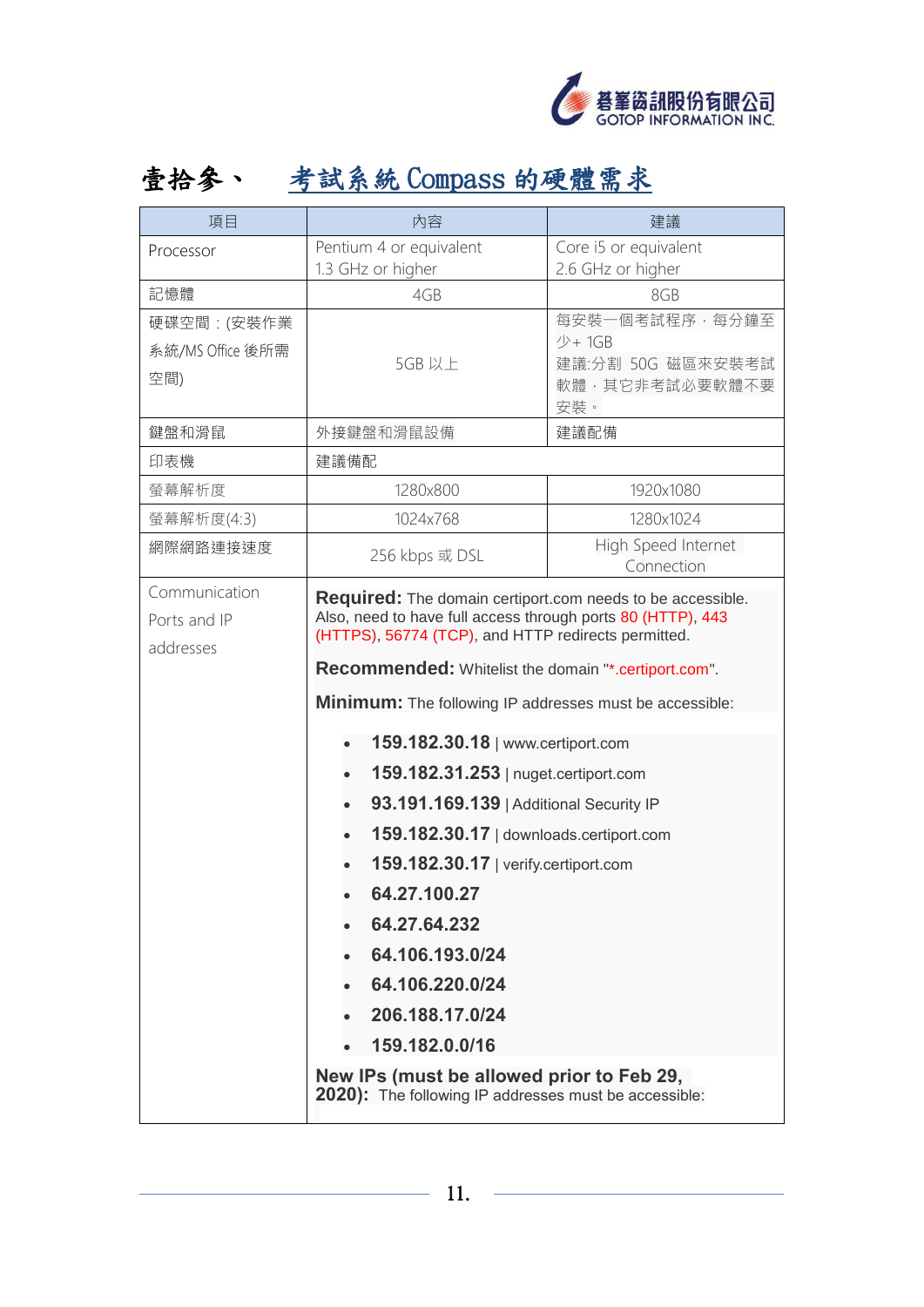

|                    | 13.107.246.0/24                                                                                                                                                                                                                           |
|--------------------|-------------------------------------------------------------------------------------------------------------------------------------------------------------------------------------------------------------------------------------------|
|                    | 13.107.253.0/24                                                                                                                                                                                                                           |
|                    | 147.243.0.0/16                                                                                                                                                                                                                            |
|                    | 191.232.166.33   azuresouthamerica.starttest.com                                                                                                                                                                                          |
|                    | 51.140.142.254   azureeurope.starttest.com                                                                                                                                                                                                |
|                    | 104.211.154.51   azureindia.starttest.com                                                                                                                                                                                                 |
|                    | 40.122.173.143   azureuscentral.starttest.com                                                                                                                                                                                             |
|                    | 168.63.220.86   azurehongkong.starttest.com                                                                                                                                                                                               |
|                    | <b>Note:</b> If the internet is accessed through an authenticating proxy<br>server and the system is not configured to automatically pass<br>credentials to it, you will experience issues while testing.                                 |
|                    | The following URL's may require unrestricted Communication:                                                                                                                                                                               |
|                    | http://*.pearson.com & https://*.pearson.com                                                                                                                                                                                              |
|                    | http://*.pearsonvue.com & https://*.pearsonvue.com                                                                                                                                                                                        |
|                    | http://*.starttest.com & https://*.starttest.com                                                                                                                                                                                          |
|                    | http://*.starttest2.com & https://*.starttest2.com<br>$\bullet$                                                                                                                                                                           |
|                    | http://*.startpractice.com & https://*.startpractice.com                                                                                                                                                                                  |
|                    | http://*.programworkshop.com &<br>https://*.programworkshop.com                                                                                                                                                                           |
|                    | http://vueapbrowser.starttest.com/?program=CertiportSB                                                                                                                                                                                    |
|                    | <b>Note:</b> Sometimes it works better on certain systems if you add<br>them in one of these fashions: (1) http://starttest.com, (2)<br>http://starttest2.com, (3) *.starttest.com*, (4 *.starttest2.com*, (5)<br>*.programworkshop.com*. |
| Automatic Updates  | 務必關閉,以確保在考試期間不會發生問題。                                                                                                                                                                                                                      |
| Adobe Flash Player | 當前版本                                                                                                                                                                                                                                      |
| Adobe Flash Player |                                                                                                                                                                                                                                           |
| Plugin             | version13                                                                                                                                                                                                                                 |
| Adobe Reader       | 當前版本                                                                                                                                                                                                                                      |
| Java (required for |                                                                                                                                                                                                                                           |
| MySpeed Test)      | 當前版本                                                                                                                                                                                                                                      |
| .NET Framework     | .NET4.5.2 或更高版本<br>注意: 在安裝 Compass 前, 必須安裝. NET Framework。                                                                                                                                                                                |